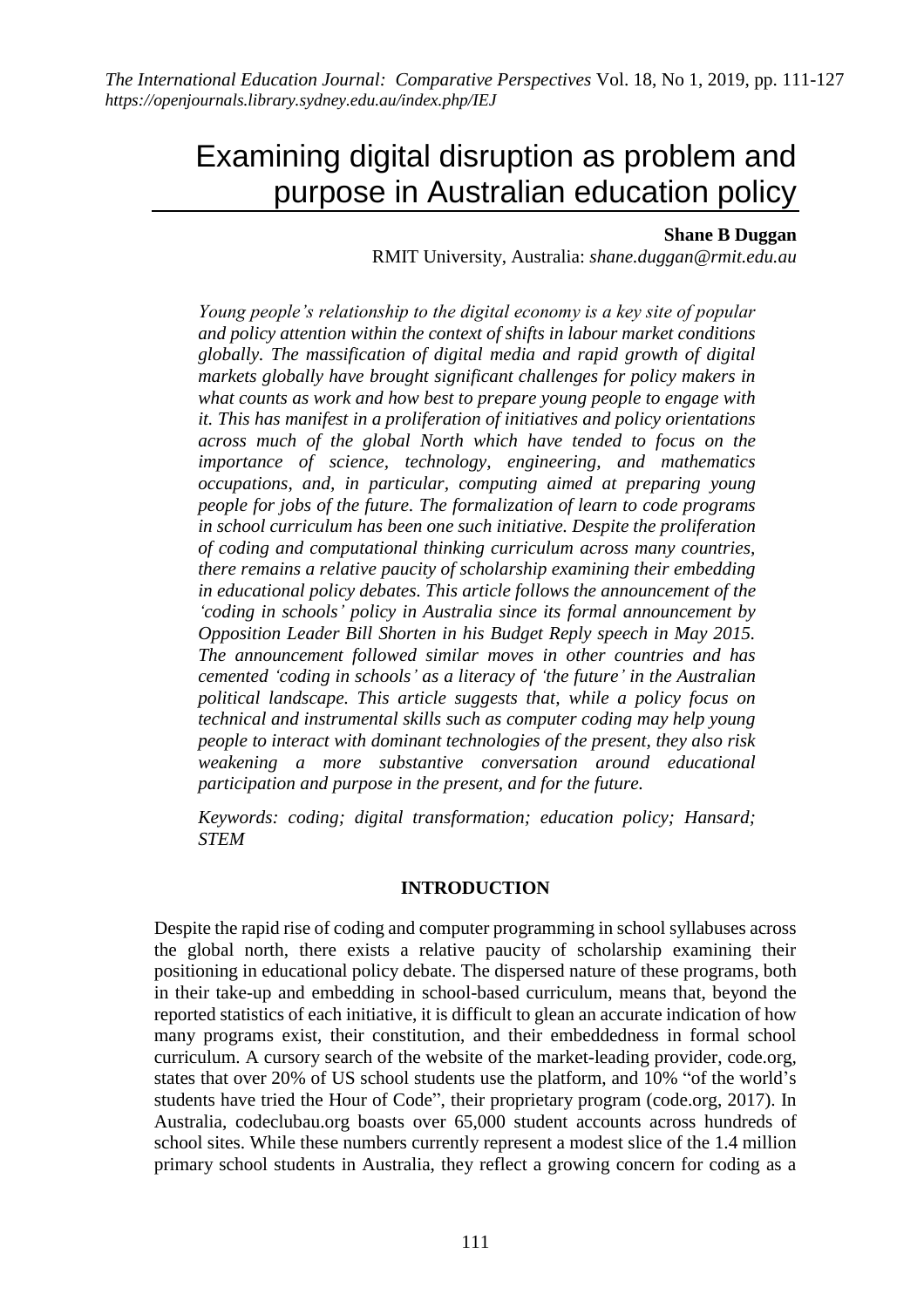core competency young people should be encouraged to develop. As I argue below, this is symptomatic of the broader orientation in response to the rise of computermediated interactions in the labour market and represents a technical solution to an instrumental set of logics around networked technologies.

This paper examines official Hansard debates by Australian Federal Ministers that followed the announcement of the "coding in schools" policy in Australia from its formal announcement by Opposition Leader Bill Shorten in his Budget Reply speech in May 2015 up to the time of the federal election in July of 2016. The announcement came after similar moves in other countries and cemented "coding in schools" as a literacy of the future in the Australian political landscape. This article provides a critical analysis of parliamentary debates, media releases, and engagements by government and opposition federal ministers to consider how the re/articulation and embedding of Science, Technology, Engineering, and Maths (STEM) education takes up an idealized notion of 'the future' as tech-enabled and in need of policy response to 'the new.'

The analysis highlights three lines of debate that have emerged in operationalizing and responding to educational policy in the wake of the digital labour market disruption: first, the rise and reach of networked infrastructures into traditional modes of life and work; second, the future value of existing and proposed programs of study; and, third, the implications for resourcing in the wake of the Global Financial Crisis and uneven economic recovery. Despite concentrating on the Australian context, the issues raised in this paper around coding in schools resonate with conversations around the technologization of work and life on a global scale. Combined, this paper argues that, while policy focuses on technical and instrumental skills, such as computer coding, may help young people to interact with dominant technologies of the present, they also risk weakening a more substantive conversation around educational participation and purpose in the present and for the future.

## **THE RISE OF CODING IN SCHOOLS**

The term 'coding' in relation to schools is often used as a catch-all for a range of activities and pedagogies within visual programming environments that employ a simplified programming language (Corneliussen & Prøitz, 2016). Many of the current iterations use a project-based approach that draws, at least in part, from the work of MIT Media Lab pioneer Seymour Papert and his use of turtles along with the LOGO interface beginning in the late 1960s (Papert, 1972). As Corneliussen and Prøitz (2016) describe in their recent work, in practical terms, this work often involves children engaging with "boxes that represent parts of the code while editing other parts of the code themselves to produce a game or a story told with moving objects on the screen." These projects are often shareable or playable, giving the students an opportunity to run the program that they have created. There are an ever-increasing number of programs, projects, and offline forms that this instruction can take, such as through proprietary products such as *Scratch*, *LEGO Mindstorm*, and *Tynker*, which leverage the *Minecraft* platform (see, e.g., Sáez-López, Román-González, & Vázquez-Cano, 2016). What is common to each is a focus on combining aspects of gaming with the fundamental building blocks of constructing executable programs in a visual, assisted coding environment. In this sense, current discussions around coding have emerged within a longer conversation around computational science in schools that has three key elements, which I consider here in turn: the development of curriculum;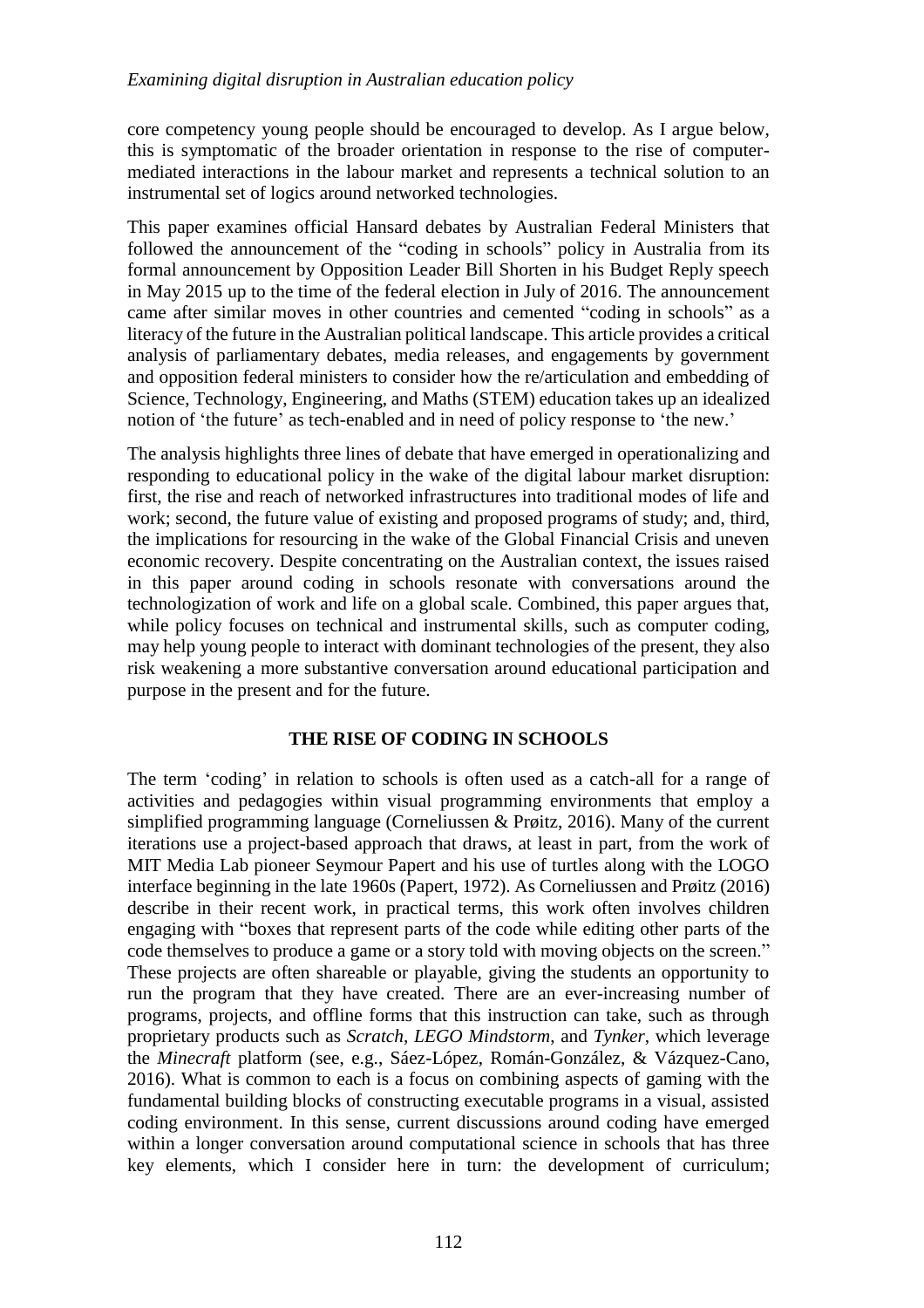pedagogical instruction; and organizational policies around data capture, management, and reporting.

Computing curriculum has a longer history in schools, and there have been significant calls for its embedding across the curriculum in Australia for well over two decades–– as is the case in many other countries. Specific calls around 'learning to code' are more recent, with a particular surge in interest over the last decade. Williamson (2016, p. 39) notes that "the idea of 'learning to code' . . . has grown from a minority concern among computing educators, grassroots computing organizations, and computer scientists into a major curriculum reform." Within this, significant corporate interests have invigorated debate both within and beyond the schoolyard context, with calls to embed the computational capacities and the skills of 'digital citizenship' within educational frameworks worldwide.

The coding landscape is uneven, with multiple resources often operating within and across national borders as well as within state and local jurisdictions. In a comprehensive review of computing curriculum globally, Falkner and Vivian (2015) show "coding" as emerging as a key part of policy discussions and formalized part of the curriculum at a national, regional, or local level, especially in Europe and North America. Their analysis shows that the resources deployed across these jurisdictions differs greatly, with some systems mandating the use of specific proprietary programs but the majority making use of those supporting "free and open usage," and providing less explicit guidance around "on the ground" implementation (Falkner & Vivian, 2015). What is common across their analysis, however, is an increasing expectation in many countries that children interact with digital and networked technologies as part of their formal education from a very early age.

Despite the enthusiasm for integrating computer science curriculum in schools, there remains an ongoing debate about the teaching of programmatic thinking within the classroom environment. Proponents of programmatic thinking have espoused its relative merits as a cognitive process for well over four decades, and many highlight the dramatic rise of computer science in all facets of modern life as a key indicator of the need to ensure students understand coding as the building blocks of computer science (Robins, 2015). Sáez-López et al. (2016) note that the growing interest in learning to code "driven and disseminated by organizations such as 'codecademy.com' and 'code.org' [is posited] not only for future job opportunities and growing demands in this field, but for the educational advantages and benefits that coding in education provides" (p. 130). Accepting this proposition, there nevertheless remain significant challenges around what constitutes computer science in the classroom, how it should be deployed, and to what end. Vivian, Falkner, and Falkner (2014) highlight the lack of learning and teaching research in computer science education research, particularly around teacher preparation, effective pedagogy, and resources development. For many, providing opportunities for young people to engage in computational thinking both "plants a seed" for potential future recruitment into computing (Corneliussen & Prøitz, 2016) and provides a necessary foundation for interacting productively with the techenabled labour market of the future (Schmidt, Resnick, & Ito, 2016).

Reviews of the current landscape acknowledge that research into computer science in a K-12 context is a "relatively young field" (Vivian et al., 2014, p. 392). Vivian, et al. (2014) suggest that, to date, practical considerations around teacher preparation, curriculum design, and the use of specific programs have dominated the field of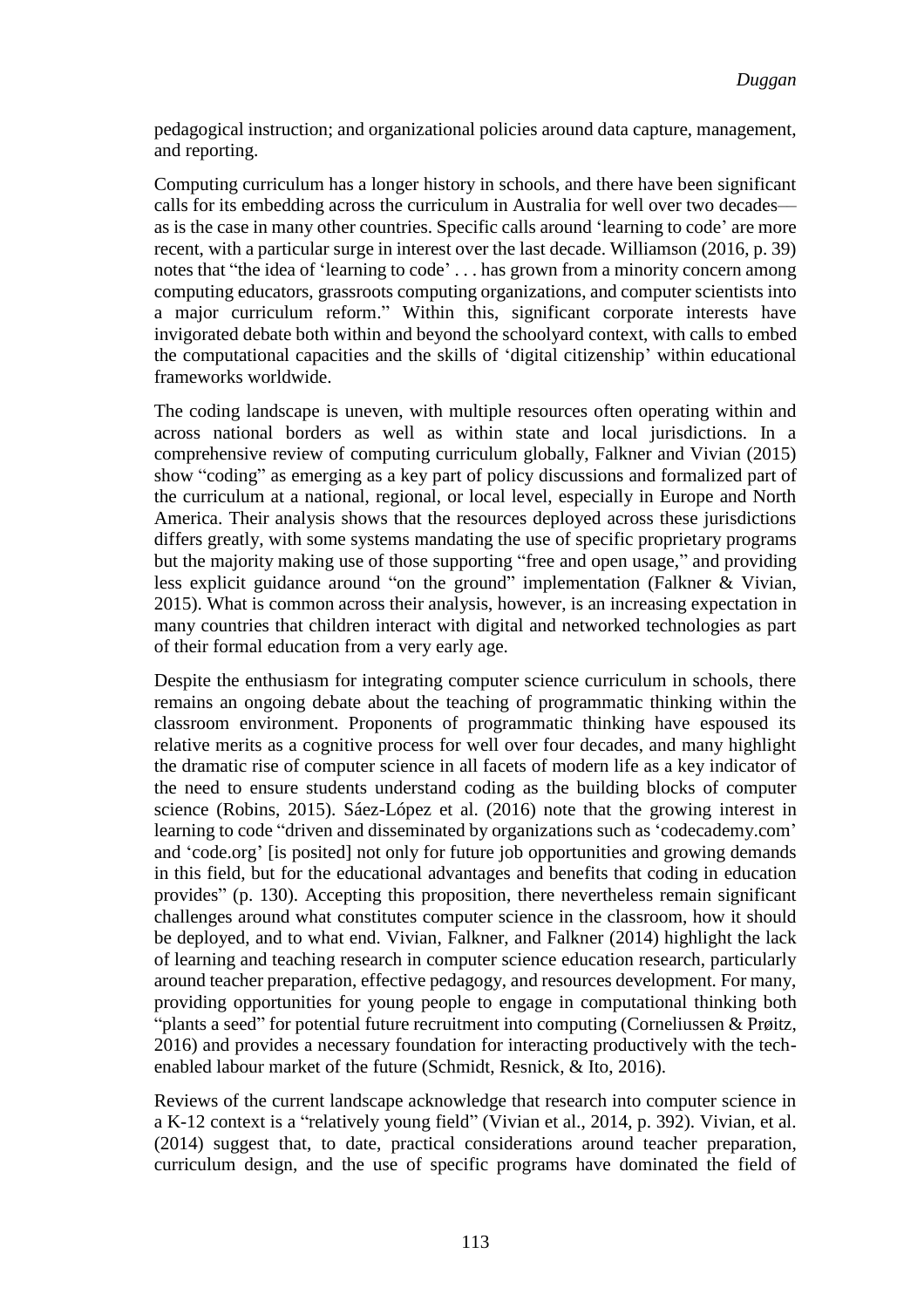inquiry. In their view, policy analysis, though scant in the Australian context, has tended to interrogate the challenges that national and local governments face in preparing teachers and young people to participate in computer science in schools. This finding reflects the global trend. For example, in a review of current research into learning and teaching programming, Robins et al. (2016) suggest that coding related activities are "usually addressed from a psychological/educational perspective" with research focused on "program comprehension and generation, mental models, and the knowledge and skills required to program" (pp. 138–9), rather than how these programs interface with, and operate at a policy level.

In Europe, there has been a recent surge of interest in what is termed "informal" computer science curriculum (DiSalvo, Reid, & Khanipour Roshan, 2014), and a report on school-based coding initiatives across Europe identified curriculum initiatives across 16 countries (Balanskat & Engelhardt, 2015). While these examples differ in terms of their focus on upper secondary and tertiary curriculum, what is common to both is a recognition of the unevenness of the field in terms of resources, approach, and support content, and the relative paucity of policy research in computer science education. With the formalization of many of these programs into a political imaginary predicated on their value for young people's engagement with the future, there is a pressing need for their examination.

# **EDUCATION POLICY AND THE FUTURE AS OPPORTUNITY AND THREAT**

A dominant presumption of recent education policy reform on a global scale has been to shape young people's growth and development in such a way that they can participate in the economy of the future. In their recent comparative review of global efforts in digital innovation in education, the OECD (2016) suggests that "education can prepare young people for work in the sectors where new jobs are expected to be created in the coming years" (p. 67). Implicit throughout this report is an overriding market-logic of embedding digital technologies as fundamental to innovation in the present and towards the future.

In many post-industrial nations, innovation-focused reforms are often framed as a response to the broader embedding of networked technologies in many parts of the economy at a global scale. In this characterization, the market becomes the litmus test against which decisions are made, and, as Adams (2016) argues, "the values and ethos of business provide an ethical base for operationalising education and for defining how success might be judged" (p. 291). Here, for the OECD and others, tensions emerge from navigating the link between local conditions and larger patterns in economic and policy structures, and how those relationships play out between public and private sector entities. As is noted in recent policy scholarship (Ball, 2016; Lingard & Keddie, 2013; Scholz, 2013;), the marked increase by corporations in the production and circulation of market-oriented policy has had a profound impact on the shape of schooling systems at a district, state, and national level. As Lingard and Keddie (2013) show, these interests increasingly operate through networks that, in a significant way, construct, promote, legitimize, and then sell solutions to real and imagined 'crises' of educational provision and practice.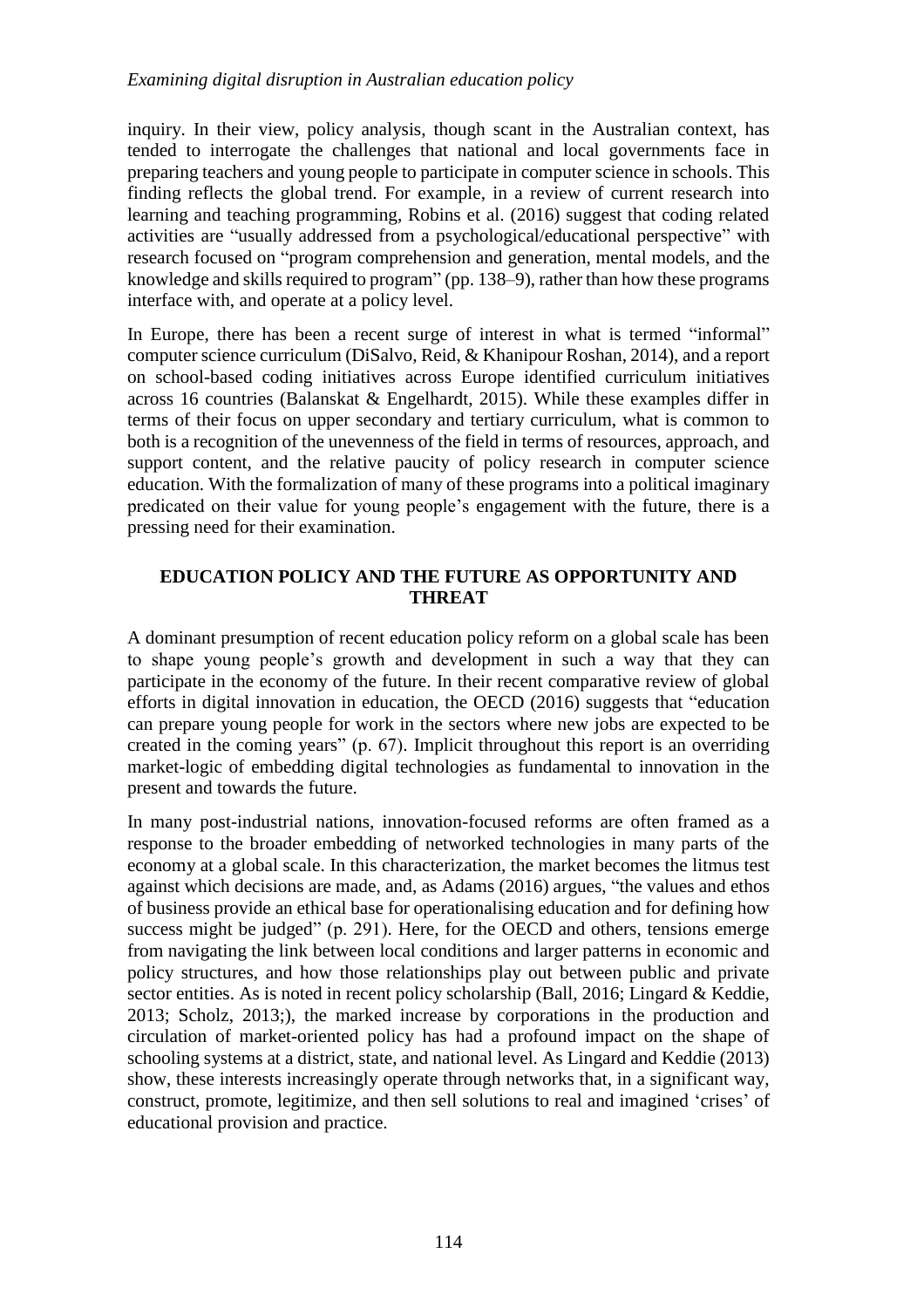At a policy level, coding in schools has been tied to two emerging lines of debate in recent times that are useful for this analysis. The first extends discussions around teacher preparation and resourcing towards what Williamson (2016) suggests is an emphasis on digital governance or, what he terms, "political computational thinking' (p. 40). The second emerges from an increasing economic concern from governments globally around the proper preparation of young people within the context of digital disruption, the rise of networked technologies, and fostering innovation in the future.

To elaborate both: Williamson (2016) cites the shift in English curriculum policy from ICT to computational thinking as indicative of a pivot towards algorithmic thinking and data analytics across a broad range of education disciplines which mirrors the "disparate social, political, cultural, and economic contexts, across governmental, civil society, and industrial sectors, and in scientific, social science, and humanities disciplines" (p. 40). These concerns are not limited to education policy. As Srnicek (2017) suggests, the broader ways in which forms of labour have undergone a material, as well as symbolic shift that mark the continued expansion of the networked economy are key sites of anxiety for policymakers and, as this article shows, animate policy conversations around life, learning, and labour.

The instrumentalization of current practices in educational thought overwhelmingly tend to be presented in terms of rational thought, and the technologization and quantification of an increasing body of social and cultural practices. Gulson and Webb (2017) consider this as the embedding of a "computational rationality". In their view, "systems of thought . . . [can usefully] . . . be understood as intensifying an instrumental set of logics in educational governance and decision making" (p. 16). They continue, "the development, design, implementation and evaluation of policy solutions (i.e. the 'policy cycle') . . . [involves the sequencing of] social policy as a logic", reflected either as "forward mapping" in terms of predicating a particular outcome, or "backward mapping" in defining, in advance, a set of desired behaviours in order to develop a set of objectives (p. 17). Both are at play in the push towards coding in schools; the former for defining success in terms of future engagement with the digital economy and the latter for orienting schools, teachers, parents, and young people towards digital technologies as a sort of rational behaviour. Gulson and Webb are critical of this orientation, noting how "these rationalities are situated according to the dominant representation of the problematic situation and rarely analyse how problematic situations have come to be represented" (p. 18). Similarly, for Selwyn (2016), the "digital improvement/transformation/ disruption of education clearly require[s] problematising" (p. 18) in its articulation through forms of policy governance, and in its implementation in and around schools. I expand on both of these lines of debate in the latter part of this article. Alongside this, I take Williamson's (2016, p. 55) suggestion that coding in schools is implicated as a form of digital governance in which it comes to stand-in for particular forms of solution-making.

#### **RECURRING PROMISE(S) OF THE NEW**

Notions of futurity and the 'new' within the digital information economy have played a prominent role in popular and policy discourse in Australia. While these calls have a much longer history, as McLeod and Wright (2012) note in their exploration of 'the promise of the new' at key historical moments in Australian policy in the early  $20<sup>th</sup>$ Century, there has been a long-standing tendency towards 'innovation' and 'new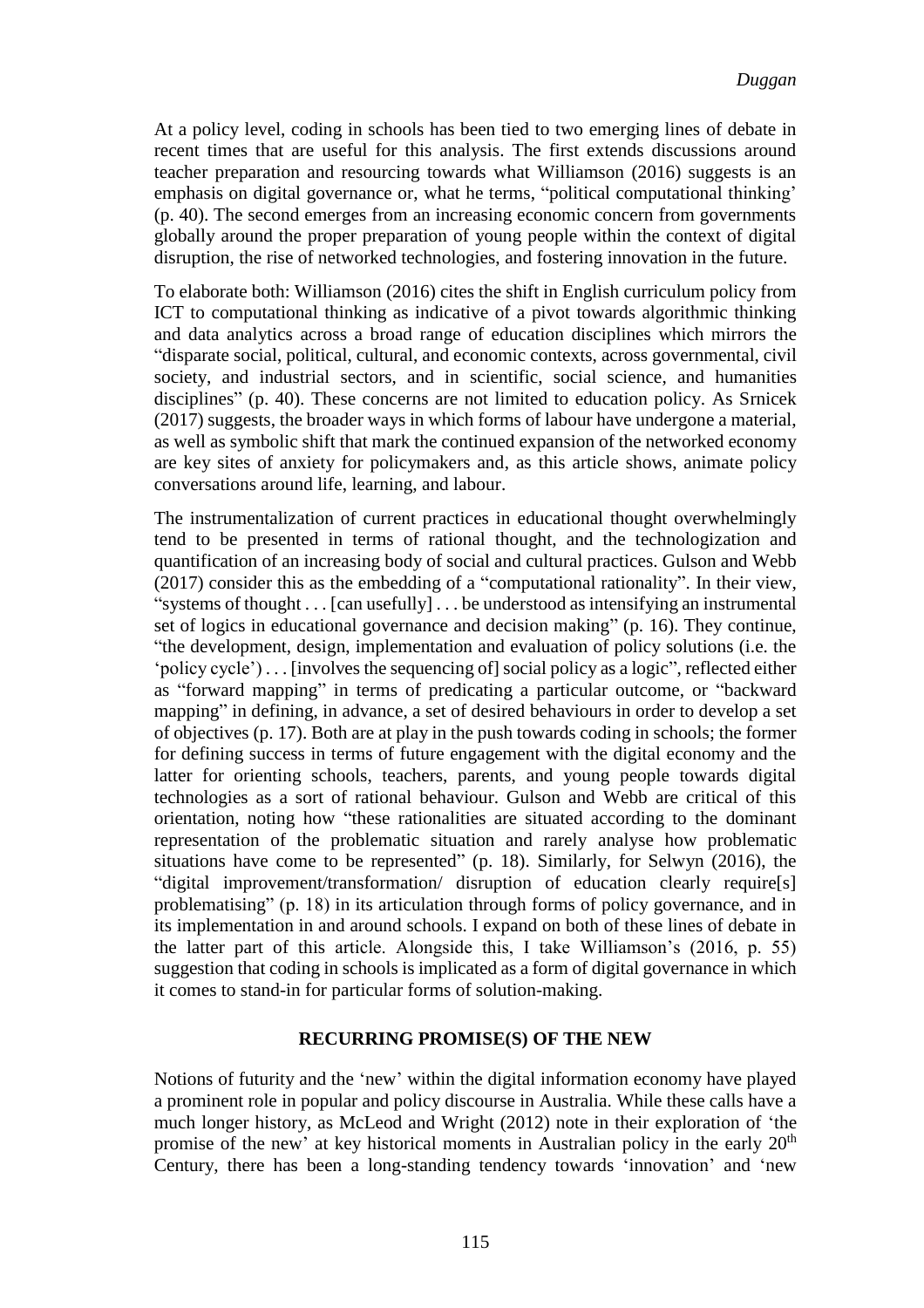industries' as a point of departure from the present and for aspiration towards the future. However, as Doherty (2017) argues, optimism for young people's place within the 'future' illustrates only half of the picture, with national policy frameworks such as the *National Partnership Agreement on Youth Attainment and Transitions* (COAG, 2009) reflecting a deep anxiety around perceived precarity of young people's work and life opportunities. What is brought together in this complex policy network is, for Doherty, a conflation of youth and educational policy around increased participation in secondary and tertiary education, individualization of responsibility onto young people rather than the state, and anxiety around the ongoing effects of labour market changes that have accelerated alongside the rise of networked technologies.

As McLeod and Wright (2012) remind us, "[t]he call of the 'new' underpins much educational reform discourse, from utopian strands and grand gestures to the more formulaic rhetoric found in declarations of new policies for new times" (p. 283). McLeod and Wright's analytic invites examination of the adjective 'new' in relation to what it is affixed, used to justify, and enable. Brought into a close reading of the pervasiveness of utopianism in educational scholarship and practice, McLeod and Wright's (2012) analysis points to the "complexity of educational change and works against simplified views that are either overly optimistic or pessimistic" (p. 286). It is the relationship between these 'grand gestures' and declarative policy directives which underpins my reading of "coding in schools" in this article.

Anxieties around the 'new' are embedded in discussions about young people's lives in terms of policymaking around specific initiatives like coding––as is the concern of this article––as well as in broader conversations in popular discourse. A full consideration of the composition of various calls to the new is beyond the scope of this article, however two observations are pertinent here. First, as Amsler and Facer (2017) argue, education policymaking is "often dedicated to the formation of future persons, the realization of social futures, and the advancing of historical projects." The effect is that policy instruments often imagine an idealized kind of future subject and seek to anticipate the challenges and opportunities they will find there. Policy 'futures' have both predictive and constitutive elements.

Second, policies, and perhaps especially those concerning digital transformations, are made up of multiple histories converging on a problem of the present, which is then mapped forward as a kind of genesis from which the future progresses. I have considered this at length elsewhere with regard to senior secondary and Higher Education policy (Duggan, 2018), as well as in aspirations and young people's orientations to the future (Duggan, 2013, 2017). Here, Barbara Adam's (2010) distinction between future presents and present futures is useful; the former guiding anticipation for change and the latter taking up the everyday tasks of prediction and enactment. Adam (2010) argues: "[c]ontemporary daily life is conducted in the temporal domain of open pasts and futures . . . [which are] . . . projectively oriented towards the 'not yet'" (p. 47). Future orientation is a necessary precondition for participation in many aspects of social, cultural, and civic life, with both our anticipations and anxieties, as well as our predictions and yearning for certainty, making up, in a large manner, our ability to meaningfully plan and act in the everyday. Coding, and calls to the primacy of human-computer interface sits well within that call. In this, individual social mobility is given primacy, bound up in making the future through technological interventions and in engaging with digital tools and practices in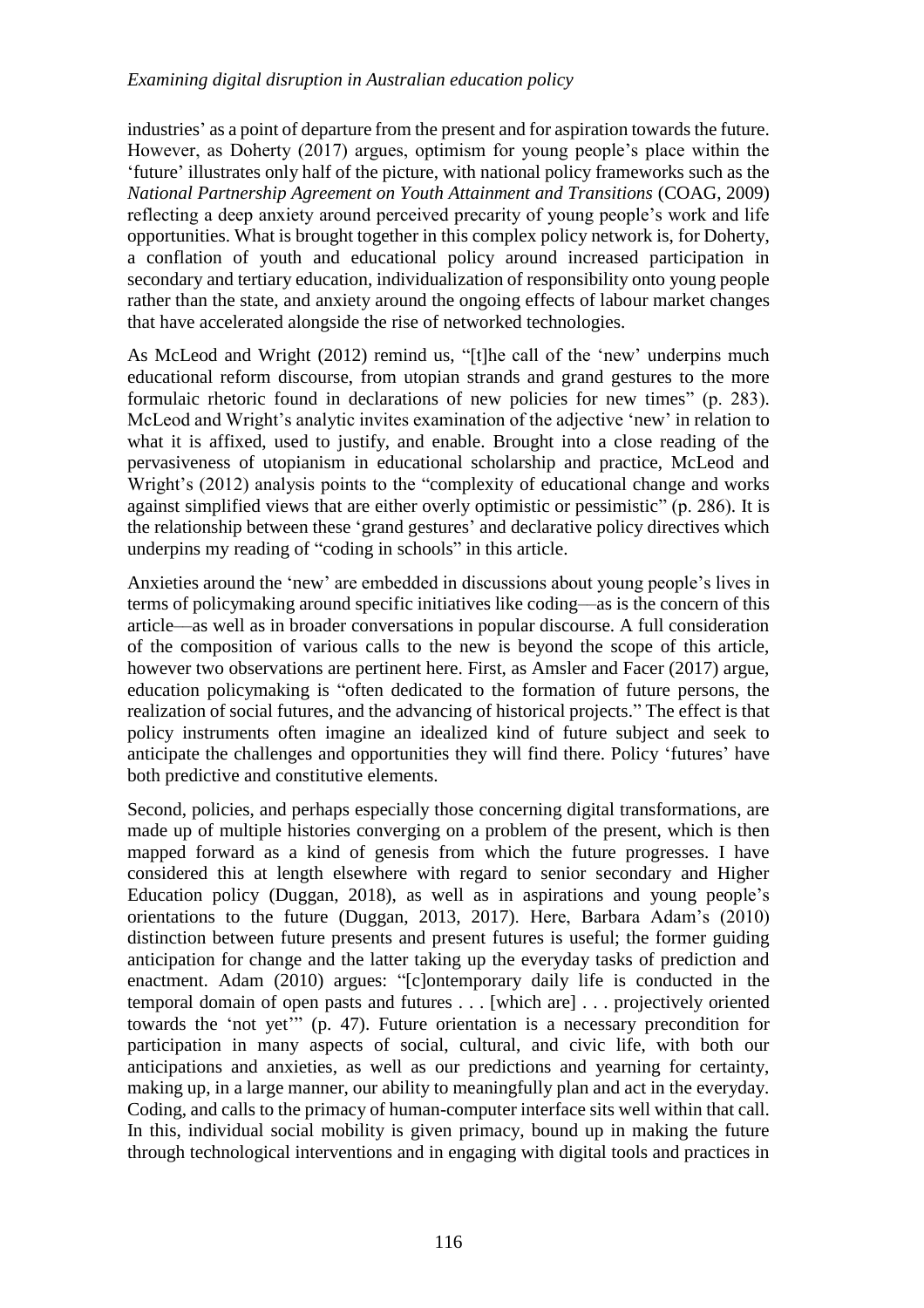the present. Active engagement with the technical aspects of networked technologies are increasingly synonymous with calls to continual self-improvement and critical selfreflection with identifying opportunities to be entrepreneurial and innovative in 'making' the future.

## **MAPPING CALLS FOR CODING IN SCHOOLS**

This analysis reflects on part of a larger study into young people's engagement with digital disruption and the future of work. The study is concerned with two primary questions: first, how is digital disruption framed within dominant popular and policy discussions surrounding young people; and, second, what are the ways in which these framings depict or imagine the future that young people are expected to inhabit? These questions draw together nothing of aspirations, identity, and temporality. In designing this research, I am informed by the body of scholarship seeking to understand young people's lives, and their interaction with hard and soft forms of policy, particularly in relation to formal education. This work is necessarily broad in its definition of 'youth,' and, within this, there is a need to consider how educational policy making concerning the rise of networked technologies implicates the whole educational apparatus, as the analysis below illustrates.

There is a growing body of research that deploys network analysis techniques for tracking the reach, depth, and spread of formal and informal educational policymaking (Au, 2008; Ball, 2016; Hogan, Sellar, & Lingard, 2015). There exists significant "slippage", as Ball and Junemann (2012, p. 4) note, in the use of the term "network" in this field, and, indeed, notions of networked governance have long traditions within and beyond educational scholarship with relation to policy (Lingard & Sellar, 2013), cultural theory (Boyd, 2007), and economics (Benkler, 2006; Biddle, 2013). Ball and Junemann (2012) deploy the notion of the network as "method," in their terms: "a means for tracing and representing social relations within the field of policy, and as an analytic tool" (p. 4).

This article draws on an analysis of 486 records collected from the Parliament of Australia Hansard record of House and Senate debates and Standing Committees, as well as official media releases by Australian Federal Members of Parliament from https://media.australia.gov.au/ between October 2014 and 2 July 2016; from the month preceding US President Barack Obama's video to launch the 2014 "Hour of Code," until the date of the most recent Australian federal election. President Obama's speech was chosen as a start point for this examination because of its popularity (over 200,000 views), and its representation as a major endorsement of coding in schools by a government with which Australia has strong ties. The 2016 election was chosen as an end point because it represents a moment where coding in schools had achieved bipartisan support, with both major parties committing to federal policy.

Records were located using the key words 'coding,' 'computer science,' as well as 'coding in schools', and 'computer science in schools'. Initially over 3,000 records were located; however, of these, around 1,100 were found to be duplicates and a further 1,400 were false-positives. Thus, the search parameters were revised with 'in schools' which resulted in greater accuracy. An initial word level analysis using INvivo found over 1,000 distinct usages of the term 'coding', yet deeper examination revealed three categories that guide the discussion below: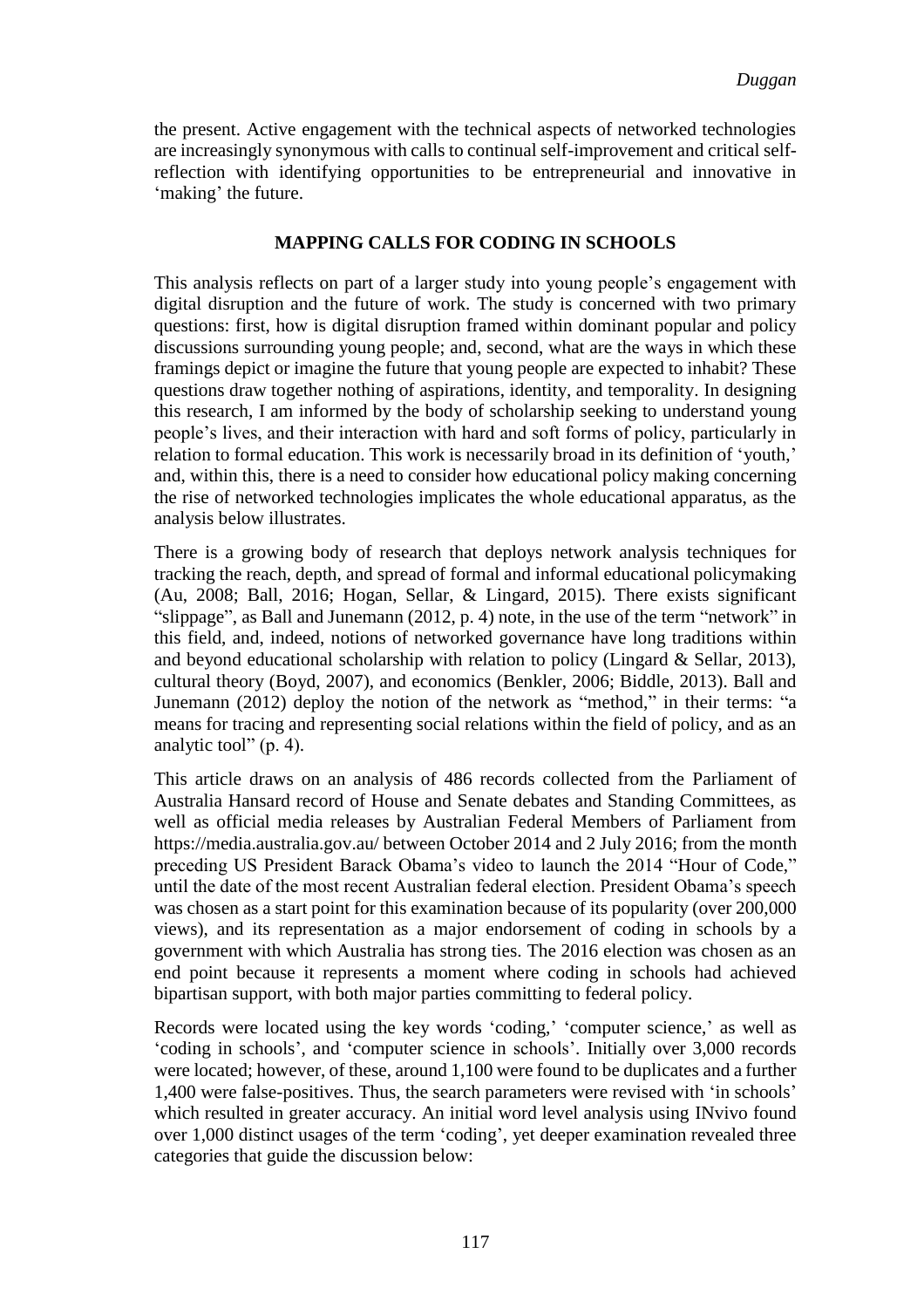- 1. The establishment of specific coding in schools initiatives, including but not limited to Federal Opposition Leader Bill Shorten's (2015) plan to introduce "the language of computers and technology. . . taught in every primary and every secondary school in Australia."
- 2. Explicit links between the introduction of coding in schools and

'jobs of the future'.

3. Linking coding to discussions about innovation and actual or desired growth in the high-tech industries.

Following Gerrard, Savage, & O'Connor (2017), this article conceptualizes "policy and media as discourses in and of the public sphere" (p. 506). It is for this reason that official media releases are included alongside parliamentary records, and an extension of this study will be to supplement the current archive with a broader search with the same parameters of major print and broadcast media channels. The goal of this extended project will be to examine, as Gerrard, et al. suggest, "the inter-relationship between media and policy in the construction of meanings and practices in education" (p. 506).

Central to this analysis is the assumption that policies do not emerge as complete or neat, nor that they are ever wholly new or different, but rather they reflect both formal and informal groupings, underlying logics, and communities of practice (Au & Ferrare, 2015). It is within this definition that I proceed below. I suggest that, rather than any given announcement indicating either the beginning or end of policy, public statements from elected officials form one conduit, among many, along which discourses around networked technologies are taken up, travel, and sediment. Drawing on Ball (2016, p. 4), and with the two guiding questions above in mind, the remainder of this article is concerned with the promotion of coding in schools, asking: In what ways do the terminologies, value propositions, and tensions around coding in schools circulate in Australian federal policy discourse within the context of the rise of coding programs globally? Here, I focus on a relatively small number of examples that illustrate, I argue, the emergence of coding in schools as a policy imperative at a national level, its reinforcement and joining up with the (global) marketplace, and its sedimentation as a common sense in the following election cycle.

## **THE LANGUAGE OF COMPUTERS AND TECHNOLOGY: INTRODUCING CODING IN SCHOOLS**

In late February of 2013, brothers Hadi and Ali Partovi collaborated on a short video titled: *What most schools don't teach*, promoting computer science and decrying its relative lack of support in US Schools (Code.org, 2013). The video, featuring tech elites, including Bill Gates, Mark Zuckerberg, and Jack Dorsey, went immediately viral, becoming the top YouTube video in one day and, at the time of writing this article, has over 14 million views, and has been translated into multiple languages. By the end of 2013, Code.org had established the *Hour of Code* with the express support of then US President Barack Obama, reaching over 20 million students globally in 30 languages. Today, code.org reports that number to be 500 million students trying the *Hour of Code*, with 750,000 teachers and 25 million students extending beyond this to their full computer science course. Beyond their celebrity endorsements, one of the strengths of Code.org's approach is in simultaneously providing classroom-ready digital materials, as well as training, curriculum, and advocacy. Indeed, within the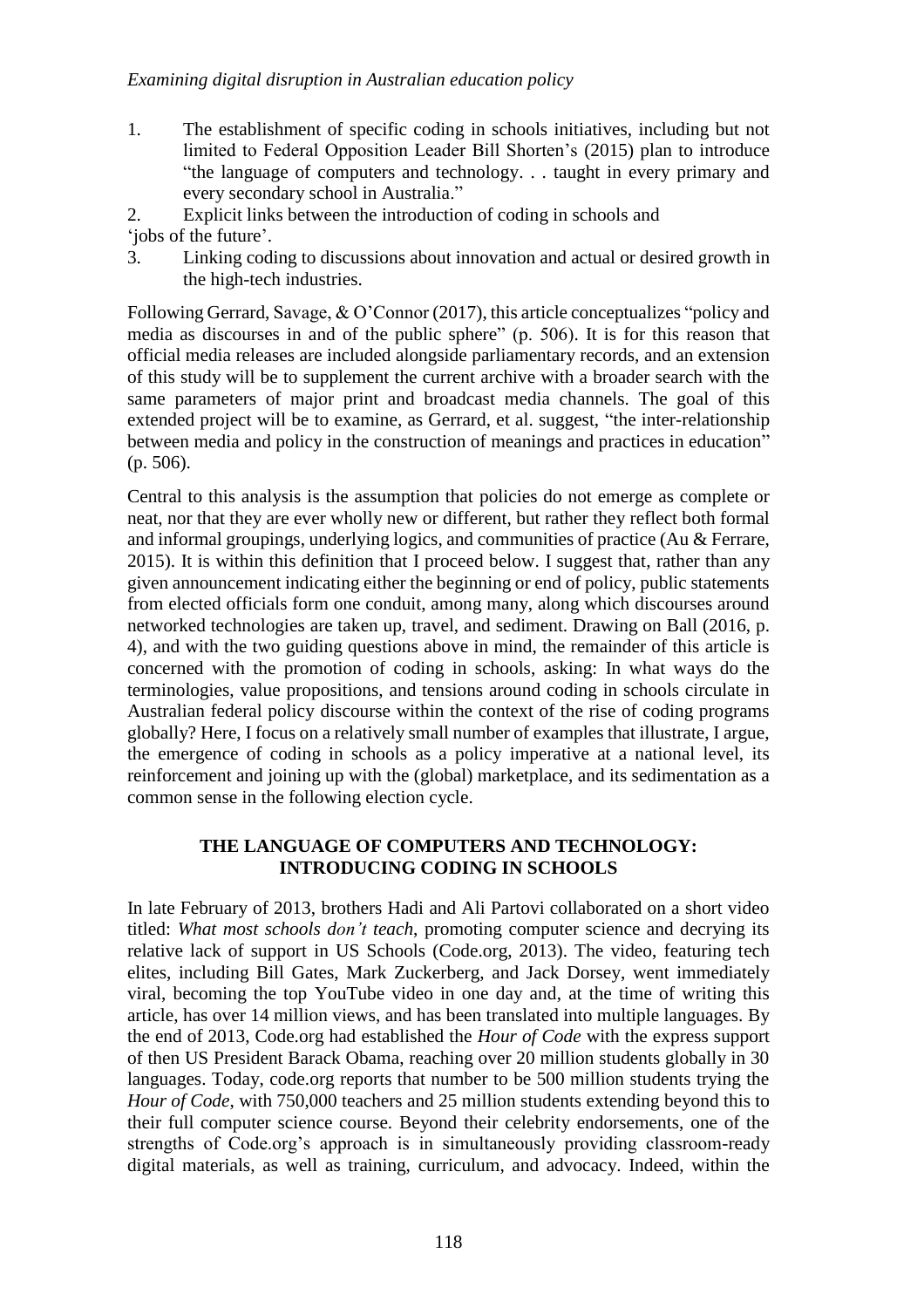Australian context, Code.org's proponents included parents and after-school program leaders as much as classroom teachers, which greatly assisted with its rapid growth.

As Falkner and Vivian's (2015) analysis shows, curriculum in the Australian context at this time focused on incorporating digital technologies as a cross-curricular capability, with an emphasis on computational thinking, data, and digital systems. While this certainly included coding, the implementation of the digital technologies curriculum was uneven, and relied heavily on existing teacher knowledge and interest. While there was some support for the *Hour of Code*, and other extracurricular computer science activities, there existed very little formal recognition by policy makers. Indeed, the Hansard and official media records to the end of 2014 indicate no explicit mention of 'coding' programs in schools, though there is some mention of the importance of STEM to the 'jobs of the future', a connection I return to in the following sections.

On Thursday, 14 May 2015, Australian Federal Opposition Leader, Bill Shorten rose for his *Budget Reply* speech, launching a wide-ranging plan for supporting the 'jobs of the future.' In a lengthy section on education, he suggested:

Madam Speaker,

Productivity is the most important catalyst for our economy.

And the most important catalyst for productivity is education.

Resource booms come and as we discover, they go––but our future depends on investing in our best natural resource: the creativity and skills of the Australian people.

Digital technologies, computer science and coding––the language of computers and technology––should be taught in every primary and ever secondary school in Australia.

And a Shorten Labor government will make this a national priority.

We will work with states, territories and the national curriculum authority to make this happen.

Coding is the literacy of the 21<sup>st</sup> Century.

And under Labor, every young Australian will have the chance to read, write and work with the global language of the digital age.

All of us who have had our children teach us how to download an app, know how quickly children adapt to new technology.

But I don't just want Australian kids playing with technology, I want them to have the chance to understand it, to create it, and work with it.

We can't do this without great teachers—not now and not and in the future.

(Shorten, 2015)

These aspects of the Opposition Leader's *Budget Reply* speech were generally well received by the public and, as I show below, over the 12 months that followed, both major political parties committed to a national coding in schools policy. There are three moves in this speech that are significant for unpacking the logic of the 'new' that reflect popular anxieties about the future. First, Shorten suggests that "productivity" is a catalytic driver, which follows from the previous section of the speech foregrounding the importance of high-tech and advanced manufacturing in response to global changes. Here, though, productivity is connected to a specific quality: creativity, which is positioned alongside "skills" as the heart of "education" and "our shared future." Second, for Shorten, these skills come together around "the language of computers and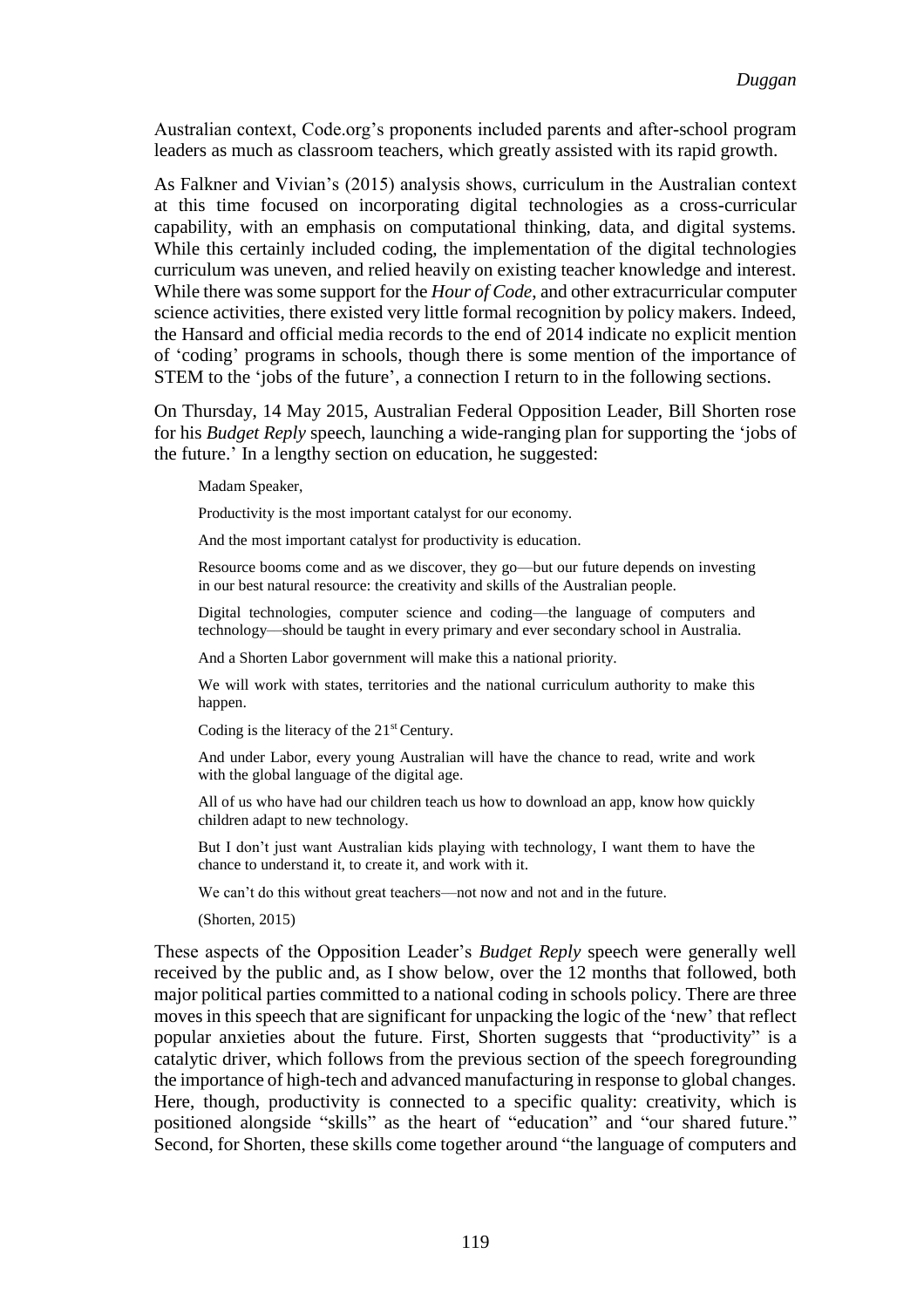technology" as both an example of creativity and skills in-action and, by proxy, the language of "the future." As Selwyn (2015) notes, this move necessarily positions "Industrial-era" schools as "broken," and, in their place, "various digital technologies are celebrated for kick-starting "twenty-first century learning"' (p. 437). This characterization as to why young people "need" digital technologies often papers over "the complex and compounded inequalities of the digital age" (Selwyn, 2015, p. 437), preferring, instead, broad-brush instrumental solutions to complex, technical problems. Indeed, Shorten's announcement, in many ways, resonates with that of the previous federal government led by his party and their calls to fostering the "education revolution". As Buchanan et al. (2012) note, the education revolution, with its dual focus on significant investment in digital hardware and emphasis on traditional literacies, represented "for the Australian Labor Party the vision of a modern education system that is future proofing Australia's economy through the preparation of workers for the knowledge economy" (p. 103). The call to the provision of "technologically mediated education" is amplified in Shorten's statement, with an accompanying shift from hardware and software to a computational rationality which takes coding as a core (if somewhat conveniently alluring) competency.

The reflexive move towards the end of the above excerpt: "Coding is the literacy of the 21st Century . . . every young Australian will have the chance to read, write and work with the global language of the digital age" elevates "coding" twice over in a way that is significant in the Australian context and is an emerging common sense globally. First, it elevates coding to the status of a "literacy" to be considered along more traditional literacies. This debate has played out globally in scholarly circles since at least the late 1960s (Vee, 2013) but has gained considerable traction among Education Technology companies and coding in schools advocates in the last decade in particular (e.g., Lynch, 2018). However, as Vivian, et al. (2014) suggest, at least in the Australian context, little is known as to the effect this push has had on the reorganization of the curriculum as a whole, especially where those effects are distributed among multiple areas of instruction, as is the case in the Australian Curriculum.

Shorten's announcement is also significant in its positioning of "coding," beyond a literacy, as "the global language." This resonates with recent scholarship which examines the ways in which education policy in recent times operates as an "authoritative allocation of values" (Lingard, 2010, p. 132) that measures, borrows, and learns—on a global scale—against a backdrop of increased commercialization, privatization, and economization (see also, Hogan et al., 2015; Rizvi, 2013). It also calls to what Walsh (2016) describes as a dominant policy discourse that "constructs young people as responsible for aspects of their lives that are shaped by national and global forces beyond their control or influence" (p. 69). Elevating coding in this way responds to calls for its deployment by the various stakeholders described above but also pulls it into the "logics of marketization" that view education at the national level through the prism of international league tables and competition (e.g., Ball, 2004; Ball, Junemann, & Santori, 2017; Lingard & Sellar, 2013). I return to these ideas below.

## **LAYING THE FOUNDATIONS FOR GREATER SUCCESS: BUILDING THE CASE FOR CODING AS NATIONAL POLICY**

In the months following the *Budget Reply* Speech to the House of Representatives, coding in schools made a common appearance in the Hansard and official media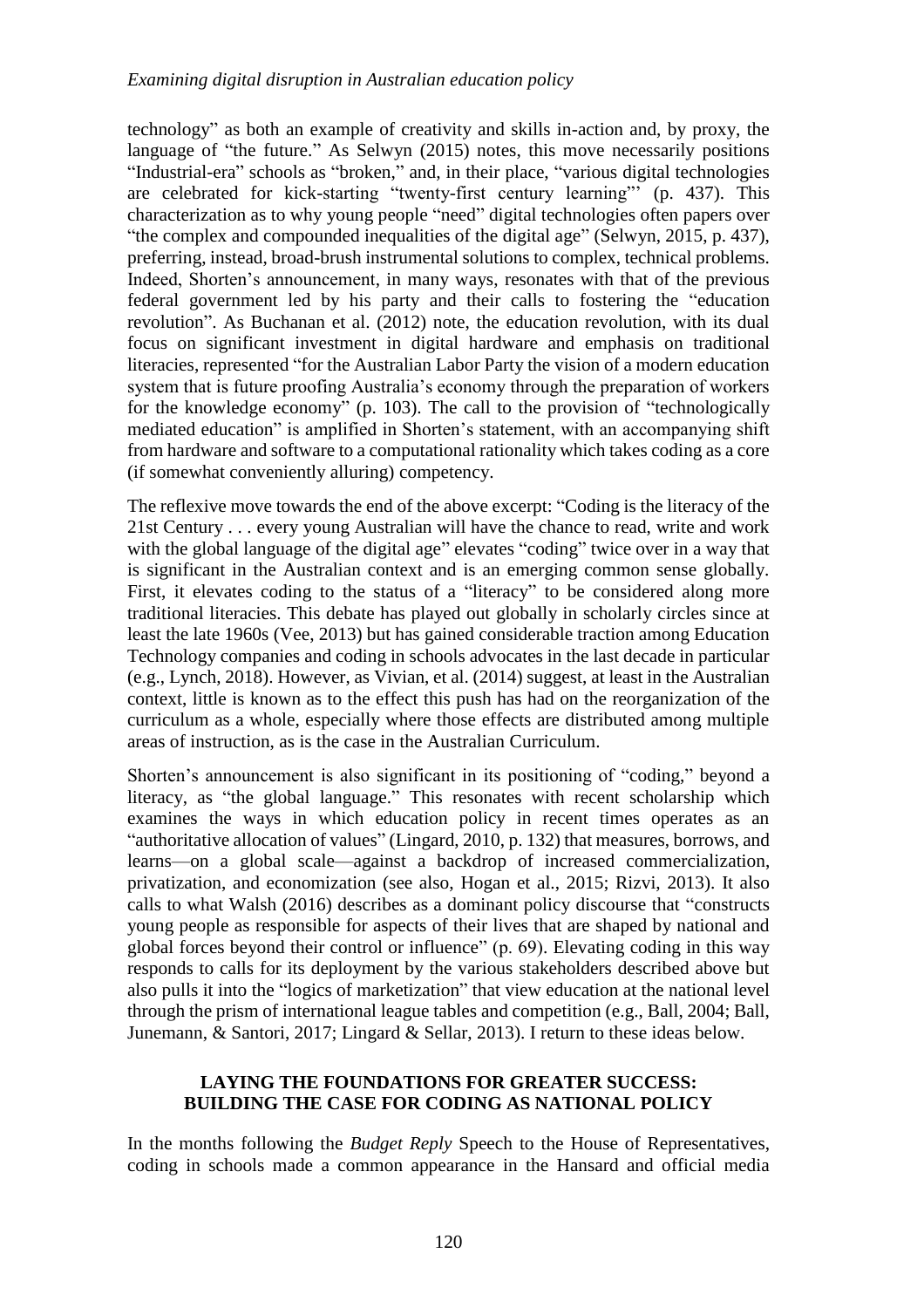releases, with over 80 distinct appearances in the archive in the second half of 2015. The majority of these were initially from members of the Australian Labor Party (ALP), who were keen to exploit differences in their position from that of the government. ALP Senator Chris Ketter leveraged these distinctions:

[U]nfortunately, in contrast, the government continues to be stuck in the past. I noted that, in response to Labor's initiatives with respect to coding in schools, this year in question time the Prime Minister [Tony Abbott]—when he says "he" he is referring to the Opposition Leader [Bill Shorten]—said:

*He says that he wants primary school kids to be taught coding so that they can get the jobs of the future. Does he want to send them all out to work at the age of 11? Is that what he wants to do?*

That is an infantile response to a legitimate issue which has been not only raised by Labor but supported by the Chief Scientist.

As our economy responds to technological change, it is vital that all Australians are skilled to be able to participate and secure jobs today and well into the future. Digital proficiency will be a foundation skill as important as reading and numeracy. It will increasingly be the determinant of employment prospects and opportunity. (20 August 2015, 5993)

And second, comparing the Australian policy context to that of international competitors:

European countries are investigating this issue and over 12 of them already have computer programming and coding as part of their curriculum and a further seven are in the process of introducing it. Countries, including New Zealand and Singapore, are in the process of including coding in the curriculum. Computer programming and coding is already part of the primary curriculum in England, Belgium, Finland, Estonia, the Netherlands, Italy and Greece (20 August 2015, 5994).

The comments, announced at the launch of "National Science Week" not only solidified the federal opposition's commitment to coding in schools as a policy platform, but also sought to crystallize Labor's policy as indicative of global efforts to advance computational thinking in schools. These specific comments garnered little by way of initial response from the government, and through the second half of 2015, there were no direct mentions of a coding in schools policy by the federal Liberal Party. However, with a leadership spill in September 2015, the appointment of a new Prime Minister, Malcolm Turnbull, and mounting pressure across a number of policy areas, the government began to push a narrative focused on "innovation." In a series of doorstop media events late in 2015, the Prime Minister lauded the importance of STEM and. in particular, coding programs in schools:

[I]t's obviously never been a more exciting time than to be at school here today. The enthusiasm and the imagination of the kids doing their coding, working with computers, demystifying machine languages, it's very exciting. There's \$84 million in our innovation package that is going to promote STEM and coding in schools. It's a very important part of our innovation agenda . . . right here, these young boys and girls they are the inventors, the creators, the scientists, the investors, the managers of the industries of the future, the businesses of the future. What they're learning today, the technology skills they're learning, the coding skills, the imagination that is being unleashed, that's being encouraged by those very inspiring teachers, what all that's doing is laying the foundations for greater success and stronger prosperity, more secure and prosperous Australia in the years ahead (Turnbull, 2015).

Early in the new year in parliamentary question time, the Prime Minister reinforced his message: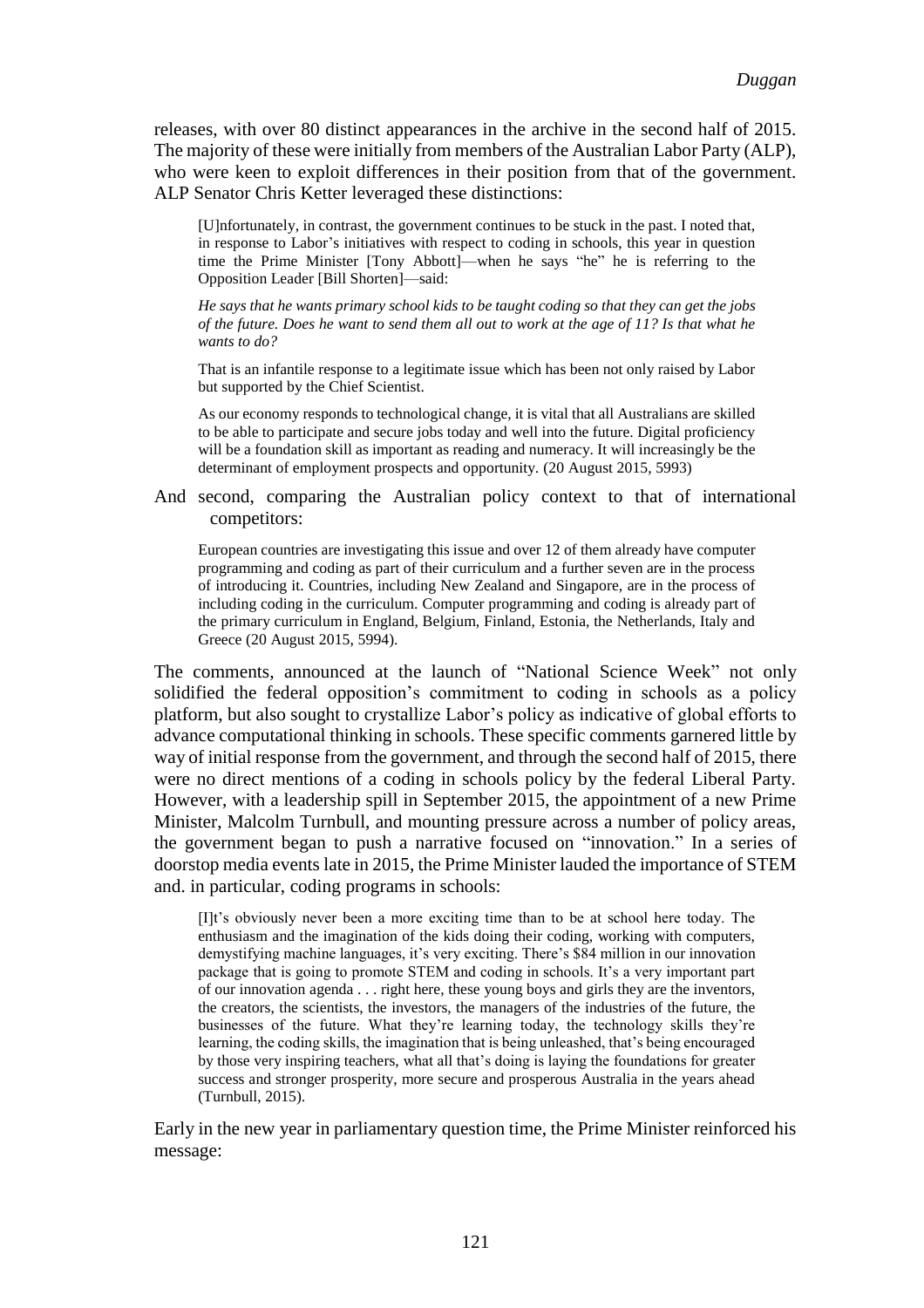## *Examining digital disruption in Australian education policy*

[Investment & innovation] is a key platform, a key pillar, of our approach to ensuring that we benefit from this growing global economy as we transition from an economy that was, in large part, led by a mining construction boom which has now toned down. In addition to that, as I said earlier today, we have a \$1.1 billion national innovation and science agenda that is driving the jobs and the investment, the commercialization and the research upon which our children's and grandchildren's futures depend. It is supporting STEM in schools. It is supporting teachers teaching computer coding right across the country—the literacy of the 21st Century (22 February 2016, 1605).

Here, the transition from coding in schools as a fringe idea to government policy is clear. Where Shorten's initial announcement was mocked as "sending them all out to work at the age of 11" by his predecessor, the Prime Minister's December comments move beyond a core focus on coding as a "literacy" to that of the "innovation agenda" unlocking "enthusiasm and imagination"—the latter a term he returned to multiple times across the end of 2015 and into the extended election campaign of 2016.

Notably, the language of coding in schools is reinforced in national level discourse in ways that connect it to broader ideas about innovation, the emergence of new networked industries, and shifting demands in the labour market. This operates across the examples above as a computational rationality; one that is underpinned, as I considered above, by both a future present, in which coding has ascended to a dominant literacy through which "we" collectively engage with the world and each other, and a present future where, as Turnbull states: "these young boys and girls, they are the inventors, the creators, the scientists, the investors, the managers of the industries of the future, the businesses of the future."

## **CODING IN SCHOOLS AS POLICY COMMONSENSE**

One year from Bill Shorten's *Budget Reply Speech*, coding in schools as a policy orientation had bipartisan support, with both sides of government agreeing on the need, if not the exact policy configuration, for coding in schools to be implemented nationally in schools. In some ways, as Vivian and Falkner's (2015) earlier analysis shows, preceded by significant support from the education community, global scholarship, and hard-fought battles in designing the Australian Curriculum by educators. Yet, despite these moves, there is significance in tracing the move of coding from a relatively fringe issue, to one of central importance. Specific policies around the embedding of networked technologies in more and more aspects of contemporary life matter less than how and where they emerge, what they are "plugged into," and how they sediment in popular and policy discourse.

It makes sense that governments are attempting to respond to the embedding of networked technologies across work and life, and particularly in relation to young people who bear both the opportunities and risks of the future. However, as I have argued above, an interrogation of the common sense(s) that underpin the network of choices, preferences, and logics that emerge in policy discussions is critical for understanding how they come to operate in particular ways, in particular spaces. What we can see here, then, is an embedding of anxiety for the future(s), and how those capabilities and capacities are technologized through the taking up of technical practices and programs in the present. What is significant is the ways in which the future is imagined in and through these policy orientations as one that will involve more demanding forms of human-computer interface, on the one hand and, most pointedly,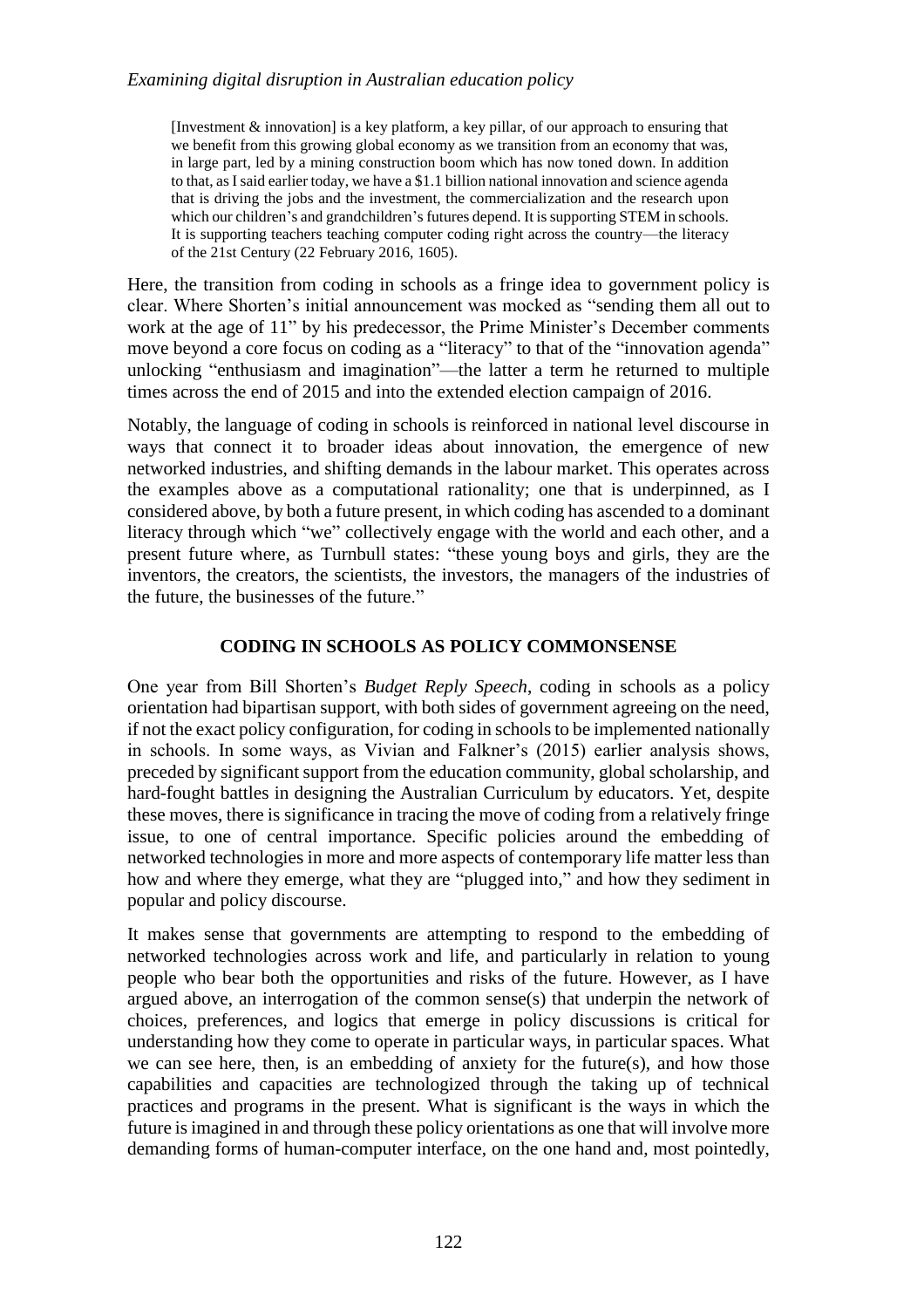an educational system that prepares successful entrepreneurs to interact with it on the other hand.

At the core of this debate, it is less significant whether or not coding and, indeed, a STEM focus is the driving factor in the future of labour market activity on a national or global scale but, rather, how computational rationalities are deployed across systems in such a way that they serve as truths in place of evidence to support or discredit them. There will be, no doubt, significant STEM and digital focused labour market opportunities in the future, however, there will also be a similar proportion of those positions displaced within the digital economy as "the promise of the new" mobilizes within the next tech environment. This work is incomplete, and many questions remain. Conceptually, there is a need for a broader comparative examination of the proliferation of coding in schools initiatives globally. Here, understanding the interplay between nationally-mandated curriculum programs and their informal counterparts would serve as an important contribution. A network analysis approach is particularly useful here in examining—as Ball, et al. (2017) attempts to do with regard to edu-business—the transnational flows of soft and hard policy, its commodification, and network effects. Methodologically, the use of Hansard records and their reading alongside print and broadcast media remains relatively underutilized in educational policy research. As is well established within education policy research, policy is made from above and below, formally and informally, but is also reinforced through the repetition of significant statements over time. These statements are, in a sense, democracy inprocess, rather than in-action. How particular messages circulate in the Houses of Parliament, Subcommittees and "doorstops" serves as an important way that political allies and rivals—as well as the broader public—interact with policy as it emerges and solidifies around particular principles.

Beyond the case of coding in schools, this article has drawn upon a network analysis approach as a means of considering how the promise of the new is animated in educational policy debates within this historical present. Analysing the movement of a proprietary program from the US into Australian political discourse is not accidental here. As I suggested above, drawing on the work of Hogan et al. (2015), there are an increasing number of organizations engaged in actively coordinated efforts to influence government policy in ways that are favourable to their vision. This is not to suggest that organizations, such as code.org, harbour nefarious intent but rather to signal the very powerful ways that significant players in the global tech industry seek to have influence in discussions about pedagogy, curriculum, and assessment on an increasingly global scale. Returning to the theme of this Special Issue, how these movements are taken up directly and indirectly by governments is of key concern for any discussion around democracy and education.

Finally, what this kind of analysis makes possible is an examination of how this substantiation of "the future" is realized in and through its articulation in broader debates around policy making and policy alignment within and between national borders. While this article is focused on the interface of digital technologies and educational policy at a federal level, this approach also resonates with similar intersections of public and private interests in fields such as development and innovation, public infrastructure, population-level health, and international trade.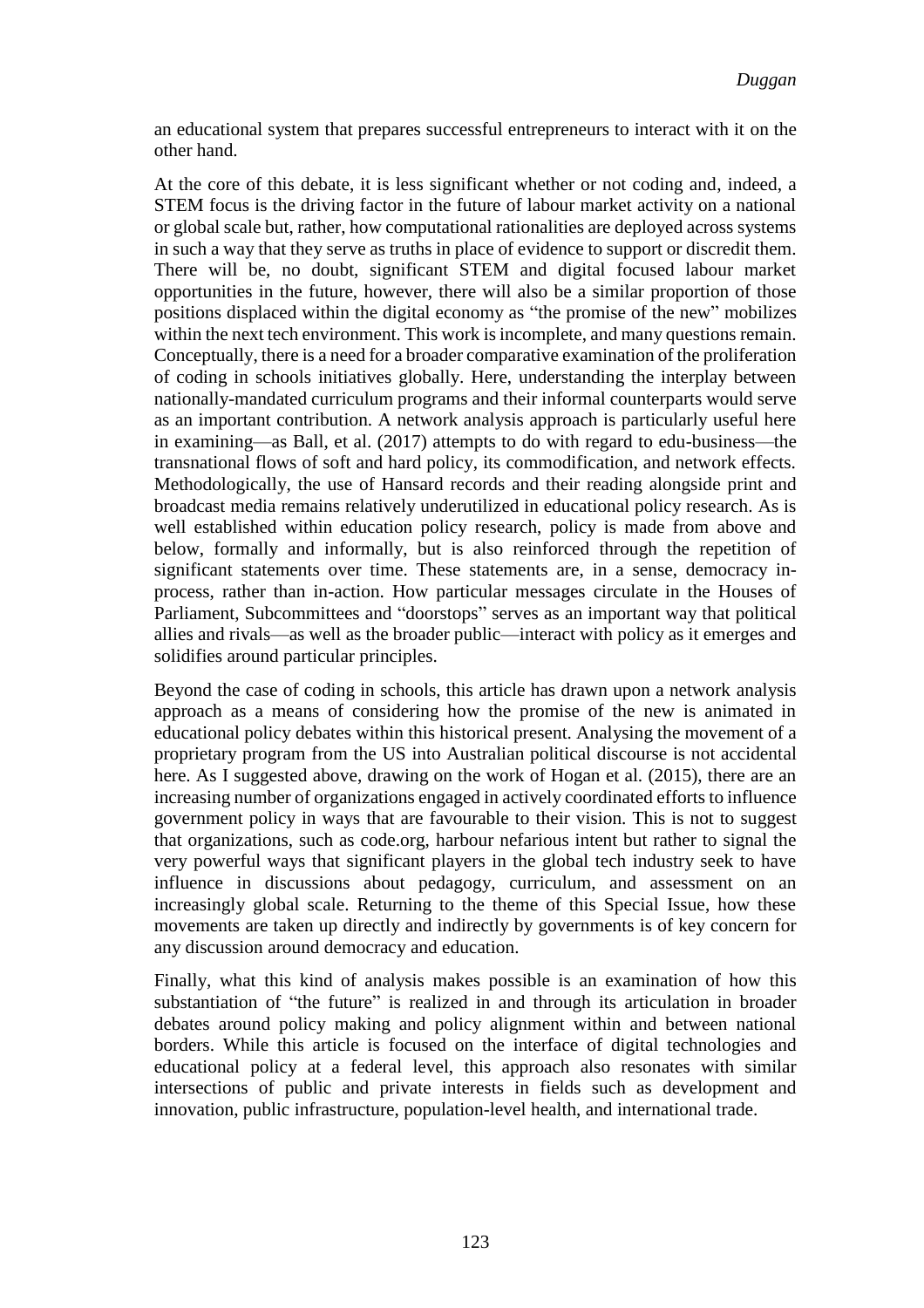#### **REFERENCES**

- Adam, B. (2010). Future matters: Challenge for social theory and social inquiry. *Cultura e comunicazione, 1*, 47–55.
- Adams, P. (2016) Education policy: Explaining, framing and forming. *Journal of Education Policy, 31*(3), 290–307. doi: 10.1080/02680939.2015.1084387
- Amsler, S., & Facer, K. (2017). Contesting anticipatory regimes in education: Exploring alternative educational orientations to the future. *Futures*, *94*(November), 6–14.
- Au, W. W. (2008). Between education and the economy: High‐stakes testing and the contradictory location of the new middle class. *Journal of Education Policy, 23*(5), 501–513. doi: 10.1080/02680930802148941
- Au, W. W., & Ferrare, J. J. (2015). *Mapping corporate education reform: Power and policy networks in the neoliberal state*. New York: Routledge.
- Balanskat, A., & Engelhardt, K. (2015). *Computing our future: Computer programming and coding*. Priorities, school curricula and initiatives across Europe, (November), 1–87. Retrieved from: http://fcl.eun.org/documents/10180/14689/Computing+ our+future\_final.pdf/746e36b1-e1a6-4bf1-8105-ea27c0d2 bbe0
- Ball, S. J. (2004). Education for sale! The commodification of everything. *King´s Annual Education Lecture 2004* (pp. 1–29). Retrieved from http://sys.glotta.ntua.gr/Dialogos/Politics/CERU-0410-253-OWI.pdf
- Ball, S. J. (2016). Following policy: Networks, education policy mobilities and globalisation. *Journal of Education Policy*, *0939*(July), 1–17. doi: 10.1080/02680939.2015.1122232
- Ball, S. J. & Junemann, C. (2012). *Networks, new governance,e and education*. Bristol, UK: The Policy Press.
- Ball, S. J., Junemann, C., & Santori, D. (2017). *Edu. net: Globalization and education policy mobility*. Routledge.
- Benkler, Y. (2006). *The wealth of networks: How social production transforms markets and freedom*. New Haven: Yale University Press. doi: 10.1177/0894439307301373.
- Biddle, N. (2013). Necessary but not sufficient? Youth responses to localised returns to education in Australia. *Education Economics, 21*(1), 92–104. doi: 10.1080/09645292.2010.511843
- Boyd, danah M. (2007). Social network sites: Public, private, or what? *Knowledge tree*, 1–7. doi: 10.4018/jantti.2010040104
- Buchanan, R. et al. (2012). Basic literacy or new literacies? Examining the contradictions of Australia's education revolution. *Australian Journal of Teacher Education, 37*(6), 97–110. doi: 10.14221/ajte.2012v37n6.8
- COAG. (2009). *National partnerhsip agreement on youth attainment and transitions*. Canberra, ACT.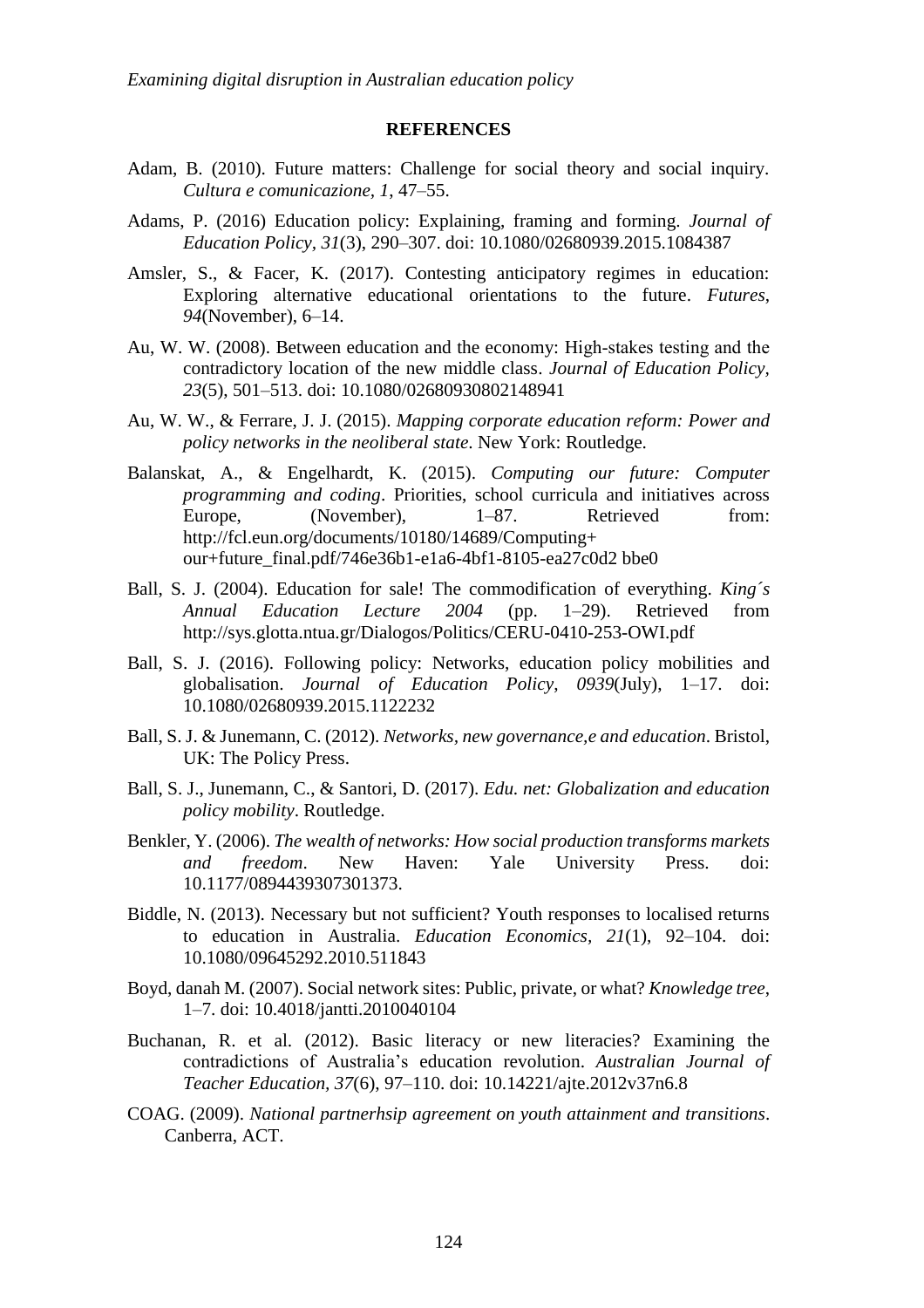Code.org. (2013). *What most schools don't teach*.

- Corneliussen, H. G., & Prøitz, L. (2016). Kids code in a rural village in Norway: Could code clubs be a new arena for increasing girls' digital interest and competence? *Information, Communication & Society, 19*(1), 95–110. doi: 10.1080/1369118X.2015.1093529
- DiSalvo, B., Reid, C., & Khanipour Roshan, P. (2014). They can't find us: The search for informal CS education. In ACM *Technical Symposium on Computer Science Education (SIGCSE)* (pp. 487–492). Georgia, Atlanta.
- Doherty, C. (2017). Edufare for the future precariat: The moral agenda in Australia's "earning or learning" policy. *Journal of Education Policy*, *32*(1), 34–47. doi: 10.1080/02680939.2016.1215534
- Duggan, S. (2013). To an audience of "I": A discussion of the digital, narrativity and performance in internet blog research. *Qualitative Research Journal*, *13*(1), 25– 32. https://doi.org/10.1108/14439881311314513
- Duggan, S. (2017). Understanding temporality and future orientation for young women in the senior year. *Discourse: Studies in the cultural politics of education*. https://doi.org/10.1080/01596306.2016.1173650
- Duggan, S. (2018). Willfulness and aspirations for young women in Australian high stakes curriculum. *Critical Questions in Education*, *8*(4), 495–513. https://doi.org/10.1080/07256860410001687036
- Falkner, K., & Vivian, R. (2015). A review of computer science resources for learning and teaching with K-12 computing curricula: An Australian case study. *Computer Science Education, 25*(4), 390–429. doi: 10.1080/08993408.2016.1140410
- Gerrard, J., Savage, G. C., & O'Connor, K. (2017). Searching for the public: School funding and shifting meanings of "the public" in Australian education. *Journal of Education Policy*, *32*(4), 503–519. doi: 10.1080/02680939.2016.1274787
- Gulson, K. N., & Webb, P. T. (2017). Mapping an emergent field of "computational education policy": Policy rationalities, prediction, and data in the age of Artificial Intelligence. *Research in Education*, *98*(1), 14–26. doi: 10.1177/0034523717723385
- Hogan, A., Sellar, S., & Lingard, B. (2015). Commercialising comparison: Pearson puts the TLC in soft capitalism. *Journal of Education Policy*, *0939*(December), 1–16. doi: 10.1080/02680939.2015.1112922
- Lingard, B. (2010). Policy borrowing, policy learning: Testing times in Australian schooling. *Critical Studies in Education*, *51*(March 2015), 129–147. doi: 10.1080/17508481003731026
- Lingard, B., & Keddie, A. (2013). Redistribution, recognition, and representation: Working against pedagogies of indifference. *Pedagogy, Culture & Society*, *21*(3). doi: 10.1080/14681366.2013.809373
- Lingard, B., & Sellar, S. (2013) Globalization, edu-business, and network governance: The policy sociology of Stephen J. Ball and rethinking education policy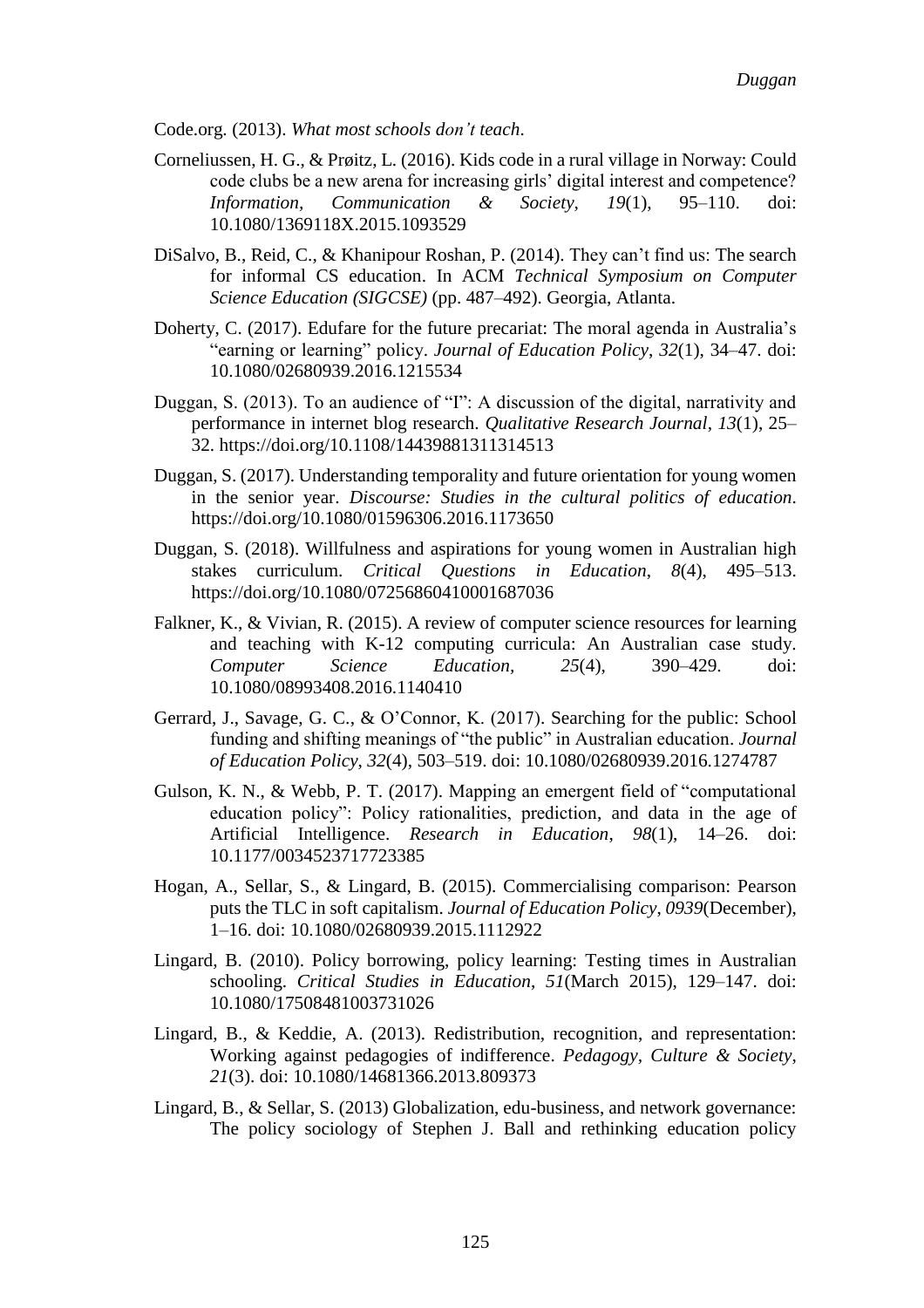analysis. *London Review of Education*, *11*(3). doi: 10.1080/14748460.2013.840986

- Lynch, M. (2018). Coding as a literacy for the 21st Century, *Education Week*, (January). Retrieved from: http://blogs.edweek.org/edweek/education\_futures/2018/01/ coding\_as\_a\_literacy\_for\_the\_21st\_century.html
- McLeod, J., & Wright, K. (2012). The promise of the new: Genealogies of youth, nation and educational reform in Australia. *Journal of Educational Administration & History, 44*(4), 283–293. doi: 10.1080/00220620.2012.713926
- OECD. (2016). *Innovating education and educating for innovation: The power of digital technologies and skills*. doi: /10.1787/9789264265097-en
- Papert, S. (1972). A computer laboratory for elementary schools. *Computers and Automation, 21*(6), 19–23.
- Parliamentary Debates, Senate, vol. 3658, 20 August 2015, 5993, http://parlinfo.aph.gov.au/chamber/hansards/8752d1f8-2048-47d5-92f9 caede3f25bbd/0000
- Parliamentary Debates, House of Representatives, vol. 4096, 22 February 2016, 1605, http://parlinfo.aph.gov.au/chamber/hansardr/02525cdf-c0a5-4a3a-a1f4- 9e9219e30bf6/0000
- Rizvi, F. (2013). Equity and marketisation: A brief commentary, *Discourse, 34*(2), 274–278. doi: 10.1080/01596306.2013.770252
- Robins, A. (2015). The ongoing challenges of computer science education research. *Computer Science Education*, *25*(2), 115–119. doi: 10.1080/08993408.2015.1034350
- Sáez-López, J.-M., Román-González, M., & Vázquez-Cano, E. (2016). Visual programming languages integrated across the curriculum in elementary school: A two-year case study using "Scratch" in five schools. *Computers & Education, 97*, 129–141. doi: 10.1016/j.compedu.2016.03.003
- Schmidt, J. P., Resnick, M., & Ito, J. (2016). Creative learning and the future of work. In D. Nordfors, V. Cerf, & M. Senges (Eds.), *Disrupting unemployment* (pp. 147–155). CreateSpace Independent Publishing Platform,
- Scholz, T. (2013). *Digital labor: The Internet as playground and factory*. New York: Routledge. doi: 10.1080/09518398.2013.816888
- Selwyn, N. (2015). Minding our language: Why education and technology is full of bullshit . . . and what might be done about it. *Digital Innovation, Creativity & Knowledge in Education Conference*, *41*(3), 437–443. doi: 10.1080/17439884.2015.1012523
- Selwyn, N. (2016). *Is technology good for education?* Cambridge, MA: Polity Press.
- Shorten, B. (2015, May 15). *Budget Reply Speech 2015*, Parliament of Australia. Canberra, ACT. Retrieved from http://www.billshorten.com.au/budget-reply-2015.
- Srnicek, N. (2017). *Platform capitalism*. Cambridge: Polity Press.